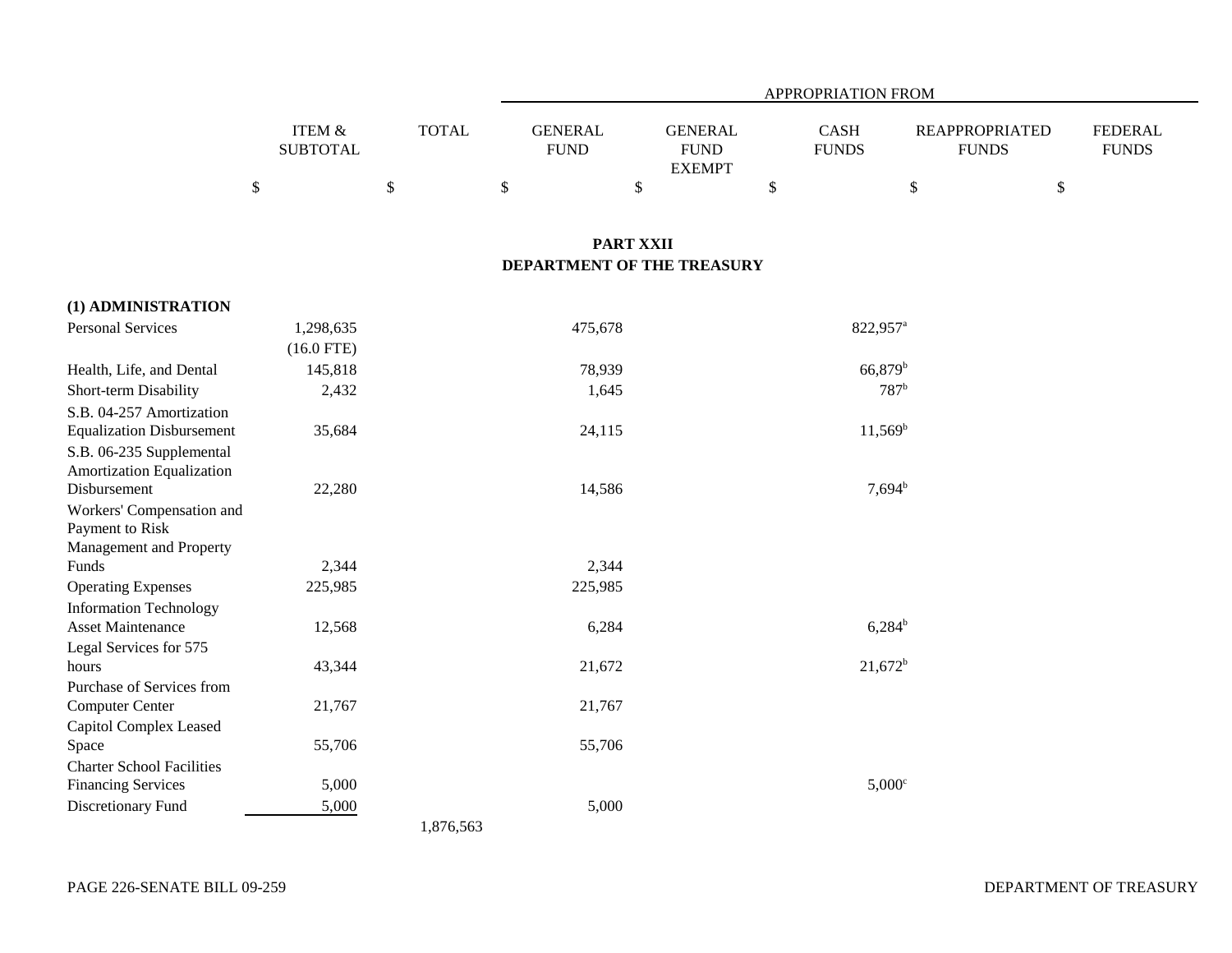|                                      |       | <b>APPROPRIATION FROM</b>     |                                         |                             |                                       |                         |  |
|--------------------------------------|-------|-------------------------------|-----------------------------------------|-----------------------------|---------------------------------------|-------------------------|--|
| <b>ITEM &amp;</b><br><b>SUBTOTAL</b> | TOTAL | <b>GENERAL</b><br><b>FUND</b> | GENERAL<br><b>FUND</b><br><b>EXEMPT</b> | <b>CASH</b><br><b>FUNDS</b> | <b>REAPPROPRIATED</b><br><b>FUNDS</b> | FEDERAL<br><b>FUNDS</b> |  |
|                                      |       |                               |                                         |                             |                                       |                         |  |

<sup>a</sup> Of this amount, \$757,489 shall be from cash management transaction fees in accordance with Section 24-36-120, C.R.S., and \$65,468 shall be from the principal balance of the Unclaimed Property Trust Fund pursuant to Section 38-13-116.5 (2), C.R.S.

<sup>b</sup> These amounts shall be from the principal balance of the Unclaimed Property Trust Fund pursuant to Section 38-13-116.5 (2), C.R.S.

<sup>c</sup> This amount shall be from the Charter School Financing Administrative Cash Fund in accordance with Section 22-30.5-406 (1) (c) (I), C.R.S. Moneys from the Charter School Financing Administrative Cash Fund are continuously appropriated and are included as information for purposes of complying with the limitation on state fiscal year spending imposed by Section 20 of Article X of the State Constitution.

## **(2) UNCLAIMED PROPERTY PROGRAM**

| <b>Personal Services</b>         | 781,790      |  |  |  |
|----------------------------------|--------------|--|--|--|
|                                  | $(15.5$ FTE) |  |  |  |
| <b>Operating Expenses</b>        | 124,226      |  |  |  |
| Promotion and                    |              |  |  |  |
| Correspondence                   | 200,000      |  |  |  |
| <b>Leased Space</b>              | 50,257       |  |  |  |
| <b>Contract Auditor Services</b> | 800,000      |  |  |  |
|                                  |              |  |  |  |

1,956,273<sup>a</sup> 1,956,273<sup>a</sup>

<sup>a</sup> Of this amount, \$1,156,273 shall be from the principal balance of the Unclaimed Property Trust Fund pursuant to Section 38-13-116.5 (2), C.R.S., and \$800,000 shall be from revenues collected by contract auditors.

| (3) SPECIAL PURPOSE          |             |               |                         |                           |
|------------------------------|-------------|---------------|-------------------------|---------------------------|
| Senior Citizen and Disabled  |             |               |                         |                           |
| Veteran Property Tax         |             |               |                         |                           |
| Exemption                    | 91,400,000  |               | 91,400,000 <sup>a</sup> |                           |
| CoverColorado                | 27,000,000  |               |                         | $27,000,000$ <sup>b</sup> |
| Highway Users Tax Fund -     |             |               |                         |                           |
| <b>County Payments</b>       | 159,528,684 |               |                         | 159,528,684°              |
| Highway Users Tax Fund -     |             |               |                         |                           |
| <b>Municipality Payments</b> | 104,280,011 |               |                         | $104,280,011$ °           |
|                              |             | 382, 208, 695 |                         |                           |